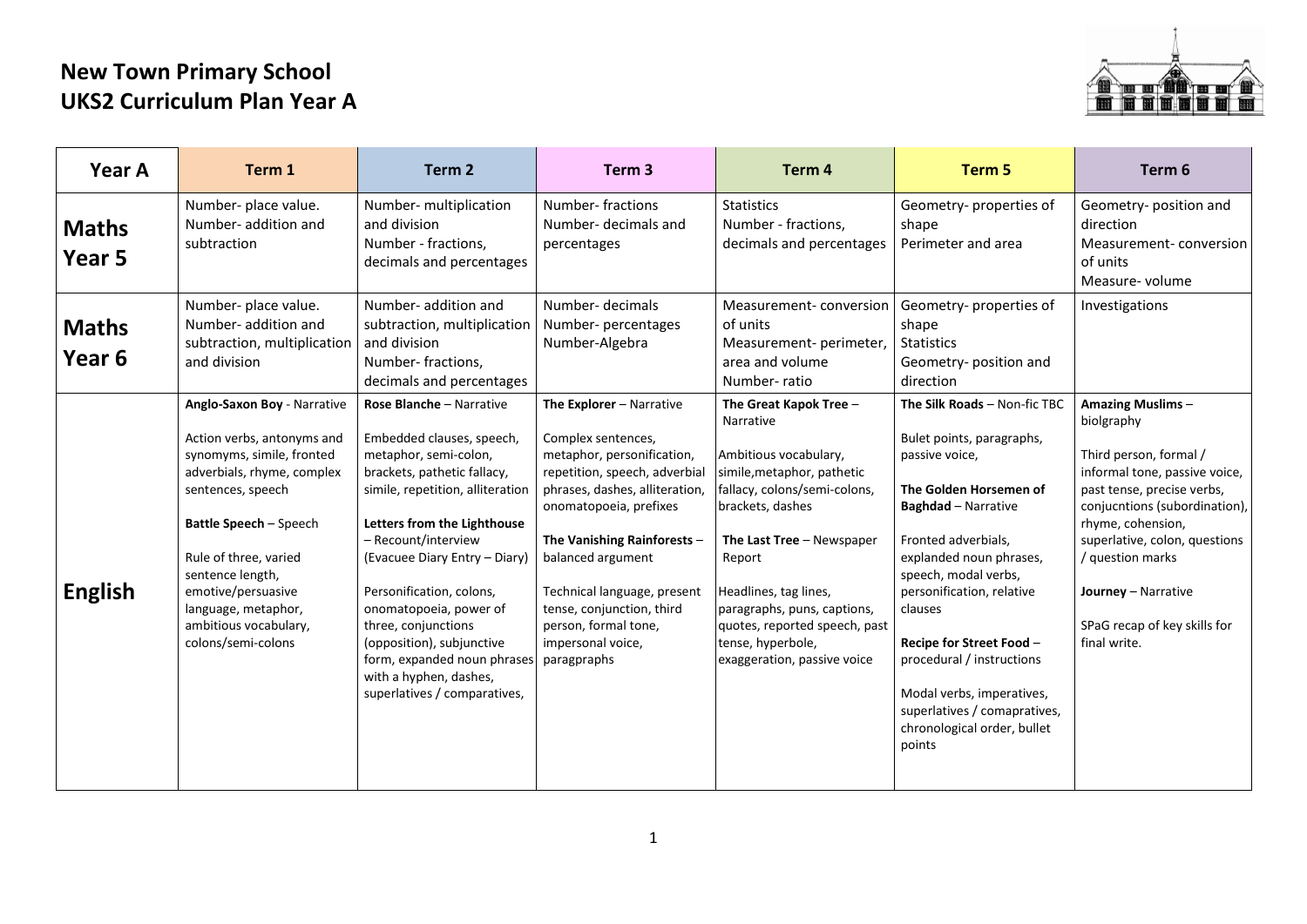| Topic $\rightarrow$                     | <b>Battles, Brave and Bold</b>                                                             | <b>Colour Culture and Carnival</b>                                                                                                                                                                                                                                                  | <b>The Silk Roads</b>                                                                                                                                                                                                                                                                                                                                                                                                                           |  |  |
|-----------------------------------------|--------------------------------------------------------------------------------------------|-------------------------------------------------------------------------------------------------------------------------------------------------------------------------------------------------------------------------------------------------------------------------------------|-------------------------------------------------------------------------------------------------------------------------------------------------------------------------------------------------------------------------------------------------------------------------------------------------------------------------------------------------------------------------------------------------------------------------------------------------|--|--|
| Subject $\downarrow$                    |                                                                                            |                                                                                                                                                                                                                                                                                     | <b>Asia - The Middle East</b>                                                                                                                                                                                                                                                                                                                                                                                                                   |  |  |
| $\mathbf{A}$<br>memorable<br>experience | <b>Visiting the Bayeux Tapesty (replica)</b><br>in Reading                                 | <b>Carnival day!</b>                                                                                                                                                                                                                                                                | A trip to the Ashmolean Museum in<br><b>Oxford to study Early Islamic Art</b>                                                                                                                                                                                                                                                                                                                                                                   |  |  |
| An<br>innovative<br>challenge           | <b>Create own piece of the Tapestry</b>                                                    | <b>Create an eco-friendly Carnival</b>                                                                                                                                                                                                                                              | <b>Make some Asian food</b>                                                                                                                                                                                                                                                                                                                                                                                                                     |  |  |
| A book to<br>read                       | Letters from the Lighthouse                                                                | <b>The Explorer</b>                                                                                                                                                                                                                                                                 | The Silk Roads: a New History of the<br><b>World</b>                                                                                                                                                                                                                                                                                                                                                                                            |  |  |
| Something<br>to<br>investigate          | How has Reading been shaped by<br>battles?                                                 | <b>How fair is Fairtrade?</b>                                                                                                                                                                                                                                                       | <b>Pattern and Islamic Art</b>                                                                                                                                                                                                                                                                                                                                                                                                                  |  |  |
| Parental<br>engagement                  | <b>World War Two Museum hosted by</b><br>children                                          | Triangular Eco Challenge - School,<br><b>Parents, Children</b>                                                                                                                                                                                                                      | 'Asian Street Market'                                                                                                                                                                                                                                                                                                                                                                                                                           |  |  |
| Geography                               | No geography this term                                                                     | Pupils should be taught about: - understand<br>geographical similarities and differences through<br>the study of human and physical geography of a<br>region in North or South America<br>What human and physical features of Brazilaffect<br>the lives of the people living there? | Pupils should be taught: how to use maps, atlases,<br>globes and digital/computer mapping to locate<br>countries and describe features studied<br>-about human geography, including: types of<br>settlement and land use, economic activity<br>including trade links, and the distribution of<br>natural resources including energy, food, minerals<br>and water<br>How were the silk roads important in shaping the<br>modern day Middle East? |  |  |
| These aspects<br>should run as a        | environmental regions, key physical and human characteristics, countries, and major cities | -locate the world's countries, using maps to focus on Europe (including the location of Russia) and North and South America, concentrating on their                                                                                                                                 |                                                                                                                                                                                                                                                                                                                                                                                                                                                 |  |  |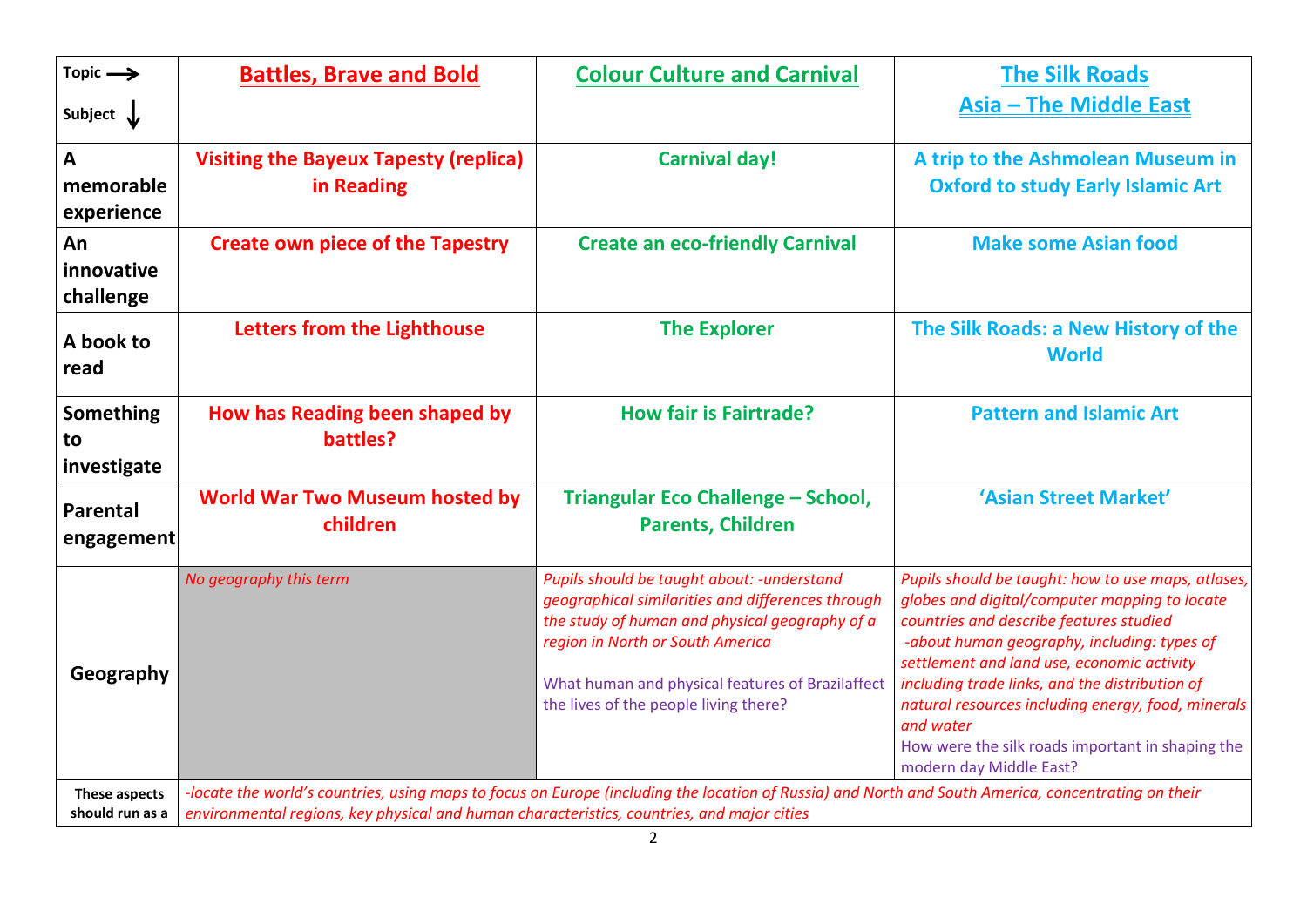| thread<br>throughout all<br>teaching and<br>learning of<br>Geography                                          | -name and locate counties and cities of the United Kingdom, geographical regions and their identifying human and physical characteristics, key<br>topographical features (including hills, mountains, coasts and rivers), and land-use patterns; and understand how some of these aspects have changed<br>over time<br>-identify the position and significance of latitude, longitude, Equator, Northern Hemisphere, Southern Hemisphere, the Tropics of Cancer and Capricorn,<br>Arctic and Antarctic Circle, the Prime/Greenwich Meridian and time zones (including day and night) |                                                                                                                                                                                                                                                                                                                                                                                                                                                                                                                                                                                                                 |                                                                                                                                                                                                                                                                                                                                                                                                                                                                                                                                                                                                                                                                                                           |  |  |  |  |
|---------------------------------------------------------------------------------------------------------------|--------------------------------------------------------------------------------------------------------------------------------------------------------------------------------------------------------------------------------------------------------------------------------------------------------------------------------------------------------------------------------------------------------------------------------------------------------------------------------------------------------------------------------------------------------------------------------------|-----------------------------------------------------------------------------------------------------------------------------------------------------------------------------------------------------------------------------------------------------------------------------------------------------------------------------------------------------------------------------------------------------------------------------------------------------------------------------------------------------------------------------------------------------------------------------------------------------------------|-----------------------------------------------------------------------------------------------------------------------------------------------------------------------------------------------------------------------------------------------------------------------------------------------------------------------------------------------------------------------------------------------------------------------------------------------------------------------------------------------------------------------------------------------------------------------------------------------------------------------------------------------------------------------------------------------------------|--|--|--|--|
| <b>History</b>                                                                                                | Pupils should be taught about: - a study of an<br>aspect or theme in British history that extends<br>pupils' chronological knowledge beyond 1066<br>including the Battle of Britain<br>Can you put the battles on a timeline?<br>How did the battles and invasions of 1066 affect<br>our lives today?<br>How was the battle of 1066 different from the<br><b>Battle of Britain?</b>                                                                                                                                                                                                  | <b>No History this Term</b>                                                                                                                                                                                                                                                                                                                                                                                                                                                                                                                                                                                     | Pupils should be taught about: - a non-European<br>society that provides contrasts with British history<br>- one study chosen from: early Islamic civilization,<br>including a study of Baghdad c. AD 900<br>How was life in Britain 1000 years ago (studied in<br>term 1) different from life in Baghdad at the same<br>time?<br>What was like like for the Ancient Sumers?                                                                                                                                                                                                                                                                                                                              |  |  |  |  |
| These aspects<br>should run as a<br>thread<br>throughout all<br>teaching and<br>learning of<br><b>History</b> | They should note connections, contrasts and trends over time and develop the appropriate use of historical terms. They should regularly address and<br>sometimes devise historically valid questions about change, cause, similarity and difference, and significance. They should construct informed responses<br>that involve thoughtful selection and organisation of relevant historical information. They should understand how our knowledge of the past is<br>constructed from a range of sources.                                                                            |                                                                                                                                                                                                                                                                                                                                                                                                                                                                                                                                                                                                                 |                                                                                                                                                                                                                                                                                                                                                                                                                                                                                                                                                                                                                                                                                                           |  |  |  |  |
| <b>Science</b>                                                                                                | <b>Pupils should be taught to:</b><br>-identify and name the main parts of the<br>human circulatory system, and describe the<br>functions of the heart, blood vessels and blood<br>-recognise the impact of diet, exercise, drugs<br>and lifestyle on the way their bodies function<br>-describe the ways in which nutrients and water<br>are transported within animals, including<br>humans.<br><b>Animals Including Humans 6B</b>                                                                                                                                                 | Pupils should be taught about:<br>-how to identify how animals and plants are<br>adapted to suit their environment in different ways<br>and that adaptation may lead to evolution.<br>- describe the differences in the life cycles of a<br>mammal, an amphibian, an insect and a bird<br>-describe the life process of reproduction in some<br>plants and animals.<br>-describe the changes as humans develop to old<br>age.<br>Pupils should be taught to:<br>-describe how living things are classified into broad<br>groups according to common observable<br>characteristics and based on similarities and | Pupils should be taught to:<br>-compare and group together everyday materials<br>on the basis of their properties, including their<br>hardness, solubility, transparency, conductivity<br>(electrical and thermal), and response to magnets<br>- know that some materials will dissolve in liquid to<br>form a solution, and describe how to recover a<br>substance from a solution<br>- use knowledge of solids, liquids and gases to<br>decide how mixtures might be separated, including<br>through filtering, sieving and evaporating<br>-give reasons, based on evidence from<br>comparative and fair tests, for the particular uses<br>of everyday materials, including metals, wood and<br>plastic |  |  |  |  |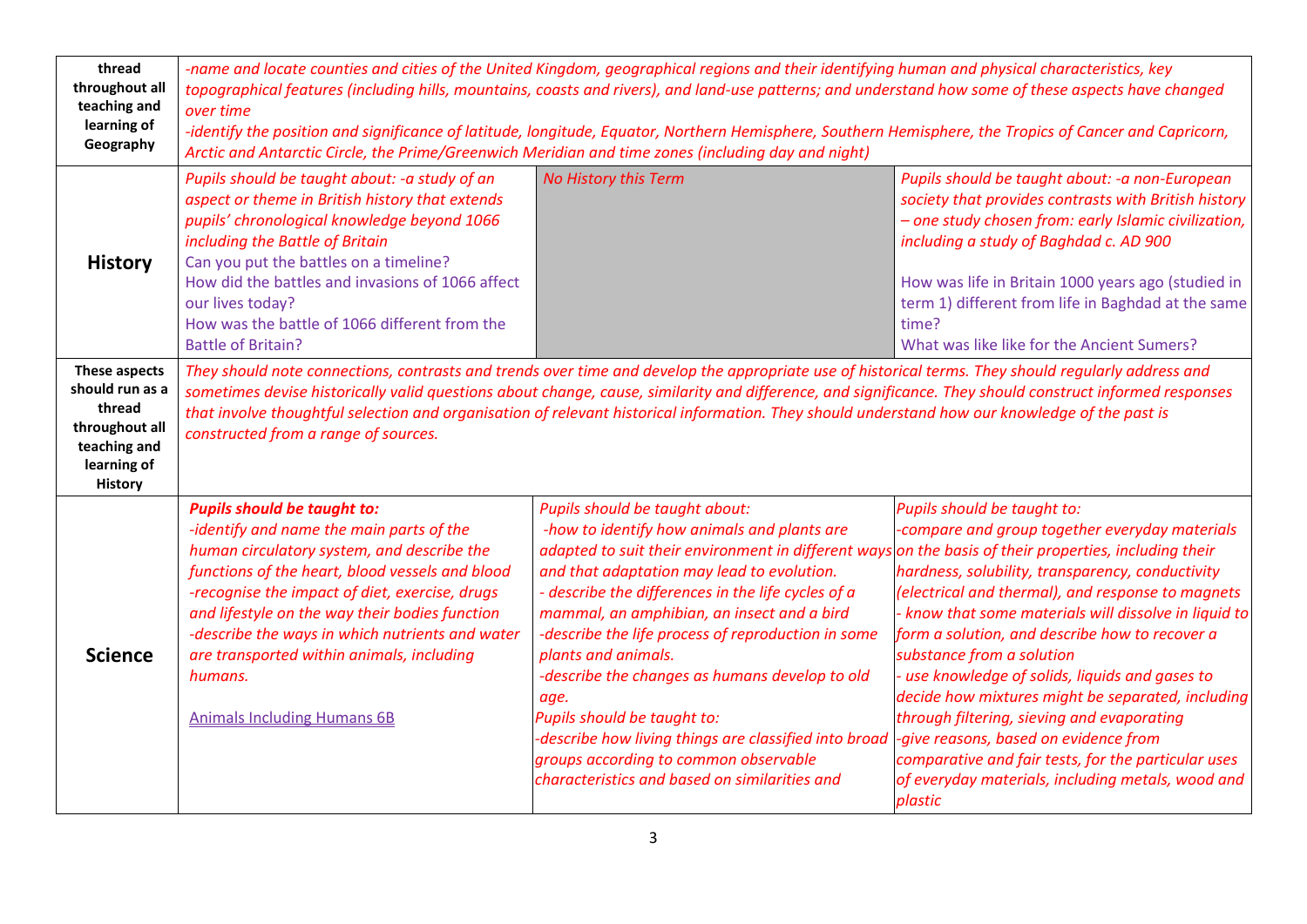|                                                                                                               |                                                                                                                                                                                                                                                                                                                                                                                                                                                                                                                                                                                                                                                                                                                                                                                                                                                                           | differences, including micro-organisms, plants and<br>animals<br>-give reasons for classifying plants and animals<br>based on specific characteristics.<br>Living Things and their Habitats 5A, 6A    | demonstrate that dissolving, mixing and changes<br>of state are reversible changes<br>explain that some changes result in the formation<br>of new materials, and that this kind of change is<br>not usually reversible, including changes<br>associated with burning and the action of acid on<br>bicarbonate of soda.<br><b>Properties and Changes of Materials 5C</b>                                                                  |  |  |  |  |
|---------------------------------------------------------------------------------------------------------------|---------------------------------------------------------------------------------------------------------------------------------------------------------------------------------------------------------------------------------------------------------------------------------------------------------------------------------------------------------------------------------------------------------------------------------------------------------------------------------------------------------------------------------------------------------------------------------------------------------------------------------------------------------------------------------------------------------------------------------------------------------------------------------------------------------------------------------------------------------------------------|-------------------------------------------------------------------------------------------------------------------------------------------------------------------------------------------------------|------------------------------------------------------------------------------------------------------------------------------------------------------------------------------------------------------------------------------------------------------------------------------------------------------------------------------------------------------------------------------------------------------------------------------------------|--|--|--|--|
| These aspects<br>should run as a<br>thread<br>throughout all<br>teaching and<br>learning of<br><b>Science</b> | -planning different types of scientific enquiries to answer questions, including recognising and controlling variables where necessary<br>-taking measurements, using a range of scientific equipment, with increasing accuracy and precision, taking repeat readings when appropriate<br>-recording data and results of increasing complexity using scientific diagrams and labels, classification keys, tables, scatter graphs, bar and line graphs<br>-using test results to make predictions to set up further comparative and fair tests<br>-reporting and presenting findings from enquiries, including conclusions, causal relationships and explanations of and degree of trust in results, in oral and<br>written forms such as displays and other presentations<br>-identifying scientific evidence that has been used to support or refute ideas or arguments. |                                                                                                                                                                                                       |                                                                                                                                                                                                                                                                                                                                                                                                                                          |  |  |  |  |
| Art                                                                                                           | Pupils should be taught to improve their mastery<br>of art and design techniques, including drawing,<br>painting and about great artists<br>Can you use methods from the Bayeux Tapestry to<br>create your own cross-stitch pattern?                                                                                                                                                                                                                                                                                                                                                                                                                                                                                                                                                                                                                                      | Pupils should be taught: to create sketch books to<br>record their observations and use them to review<br>and revisit ideas<br>Can you create some art through the study of<br><b>Romerro Britto?</b> | Pupils should be taught: to create sketch books to<br>record their observations and use them to review<br>and revisit ideas<br>Pupils should be taught to develop their<br>techniques, including their control and their use of<br>materials, with creativity, experimentation and an<br>increasing awareness of different kinds of art,<br>craft and design.<br>How is pattern and colour important in Islamic art<br>and architecture? |  |  |  |  |
| <b>DT</b>                                                                                                     | No DT this term                                                                                                                                                                                                                                                                                                                                                                                                                                                                                                                                                                                                                                                                                                                                                                                                                                                           | No DT this term                                                                                                                                                                                       | Pupils should be taught about all aspects of the<br>deign and technology process (see below).<br>Can you create some food which could be sold at<br>an Asian market using traditional spices?                                                                                                                                                                                                                                            |  |  |  |  |
| These aspects<br>should run as a<br>thread<br>throughout all                                                  | <b>Design</b><br>use research and develop design criteria to inform the design of innovative, functional, appealing products that are fit for purpose, aimed at particular<br>individuals or groups                                                                                                                                                                                                                                                                                                                                                                                                                                                                                                                                                                                                                                                                       |                                                                                                                                                                                                       |                                                                                                                                                                                                                                                                                                                                                                                                                                          |  |  |  |  |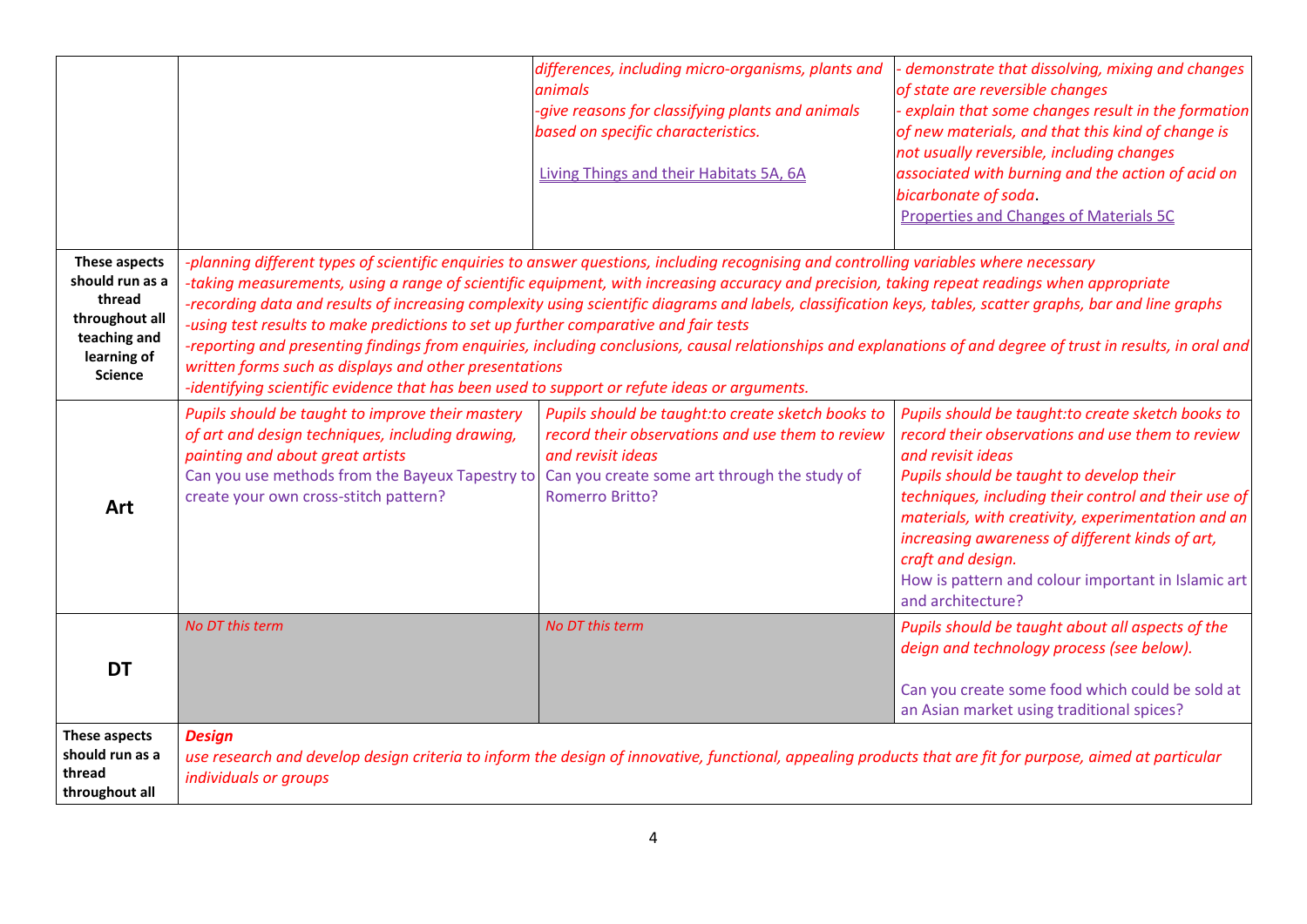| teaching and<br>learning of DT | generate, develop, model and communicate their ideas through discussion, annotated sketches, cross-sectional and exploded diagrams, prototypes,<br>pattern pieces and computer-aided design<br><b>Make</b>                                                                                                                                                                                                                                                                                                                                                                                                                                                                                                                                                                                                                                                                                                                                                                                                                                                                                                                                                   |                                                                                                                                                                                                                                                                          |                                                                                                                                                                                                                              |                                                                                                                                                                                                                                                                                                                 |                                                                                                                                                                                                                                   |                                                                                                                                                                                                                                                                                                                                                                                                                            |  |
|--------------------------------|--------------------------------------------------------------------------------------------------------------------------------------------------------------------------------------------------------------------------------------------------------------------------------------------------------------------------------------------------------------------------------------------------------------------------------------------------------------------------------------------------------------------------------------------------------------------------------------------------------------------------------------------------------------------------------------------------------------------------------------------------------------------------------------------------------------------------------------------------------------------------------------------------------------------------------------------------------------------------------------------------------------------------------------------------------------------------------------------------------------------------------------------------------------|--------------------------------------------------------------------------------------------------------------------------------------------------------------------------------------------------------------------------------------------------------------------------|------------------------------------------------------------------------------------------------------------------------------------------------------------------------------------------------------------------------------|-----------------------------------------------------------------------------------------------------------------------------------------------------------------------------------------------------------------------------------------------------------------------------------------------------------------|-----------------------------------------------------------------------------------------------------------------------------------------------------------------------------------------------------------------------------------|----------------------------------------------------------------------------------------------------------------------------------------------------------------------------------------------------------------------------------------------------------------------------------------------------------------------------------------------------------------------------------------------------------------------------|--|
|                                | select from and use a wider range of tools and equipment to perform practical tasks [for example, cutting, shaping, joining and finishing], accurately<br>select from and use a wider range of materials and components, including construction materials, textiles and ingredients, according to their functional<br>properties and aesthetic qualities<br><b>Evaluate</b><br>investigate and analyse a range of existing products<br>evaluate their ideas and products against their own design criteria and consider the views of others to improve their work<br>understand how key events and individuals in design and technology have helped shape the world<br><b>Technical knowledge</b><br>apply their understanding of how to strengthen, stiffen and reinforce more complex structures<br>understand and use mechanical systems in their products [for example, gears, pulleys, cams, levers and linkages]<br>understand and use electrical systems in their products [for example, series circuits incorporating switches, bulbs, buzzers and motors]<br>apply their understanding of computing to program, monitor and control their products. |                                                                                                                                                                                                                                                                          |                                                                                                                                                                                                                              |                                                                                                                                                                                                                                                                                                                 |                                                                                                                                                                                                                                   |                                                                                                                                                                                                                                                                                                                                                                                                                            |  |
| <b>PE</b>                      | Pupils should be taught<br>about develop flexibility,<br>strength, technique,<br>control and balance and   patterns and play<br>play competitive games,<br>modified where<br>appropriateand apply<br>basic principles suitable<br>for attacking and<br>defending<br>The above will be learnt<br>through:<br>Tennis & Gymnastics.                                                                                                                                                                                                                                                                                                                                                                                                                                                                                                                                                                                                                                                                                                                                                                                                                             | Pupils should be taught<br>to perform dances using<br>a range of movement<br>competitive games,<br>modified where<br>appropriateand apply<br>basic principles suitable<br>for attacking and<br>defending<br>The above will be learnt<br>through:<br>Hockey & Gymnastics. | Pupils should be taught<br>to play competitive<br>games, modified where<br>appropriateand apply<br>basic principles suitable<br>for attacking and<br>defending<br>The above will be learnt<br>through:<br>Tag Rugby & Dance. | Pupils should be taught<br>about: develop<br>flexibility, strength,<br>technique, control and<br>balance and to play<br>competitive games,<br>modified where<br>appropriateand apply<br>basic principles suitable<br>for attacking and<br>defending<br>The above will be learnt<br>through:<br>Netball & Dance. | <b>Pupils should be taught</b><br>to play competitive<br>games, modified where<br>appropriateand apply<br>basic principles suitable<br>for attacking and<br>defending<br>The above will be learnt<br>through:<br>Yoga & Athletics | Pupils should be taught<br>to:<br>-swim competently,<br>confidently and<br>proficiently over a<br>distance of at least 25<br>metres<br>-use a range of strokes<br>effectively [for<br>example, front crawl,<br>backstroke and<br>breaststroke]<br>-perform safe self-<br>rescue in different<br>water-based situations.<br>The above will be<br>learnt through:<br><b>Swimming lessons</b><br><b>Fitness &amp; Cricket</b> |  |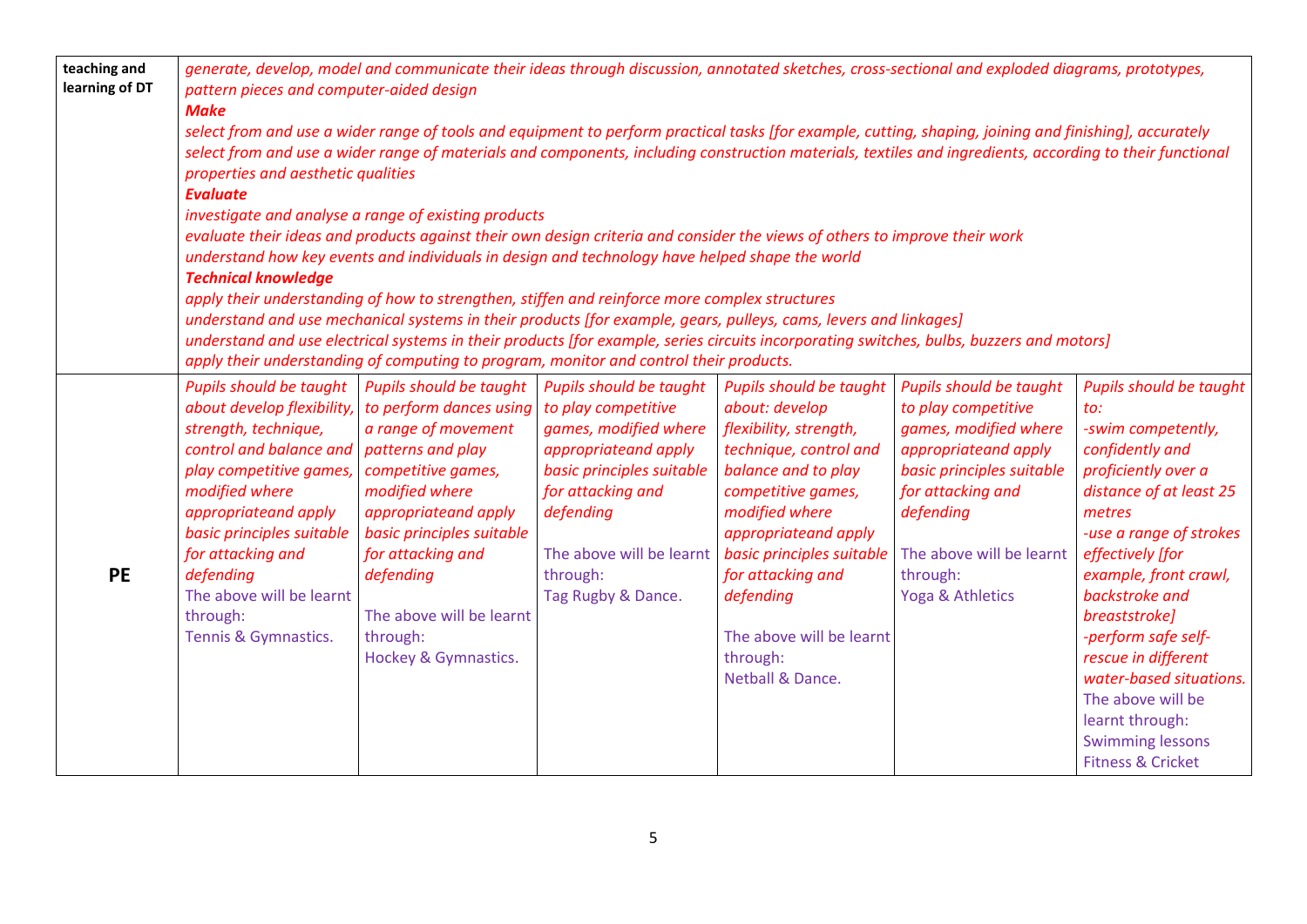| These aspects<br>should run as a<br>thread<br>throughout all<br>teaching and<br>learning of PE  | Pupils should continue to apply and develop a broader range of skills, learning how to use them in different ways and to link them to make actions and<br>sequences of movement. They should enjoy communicating, collaborating and competing with each other. They should develop an understanding of how<br>to improve in different physical activities and sports and learn how to evaluate and recognise their own success.<br>Pupils should be taught to: -compare their performances with previous ones and demonstrate improvement to achieve their personal best.                                                                                                                   |                |                                                                                                                                                                                                                                |                     |                                                                                                                                                                                                                                              |                 |  |
|-------------------------------------------------------------------------------------------------|---------------------------------------------------------------------------------------------------------------------------------------------------------------------------------------------------------------------------------------------------------------------------------------------------------------------------------------------------------------------------------------------------------------------------------------------------------------------------------------------------------------------------------------------------------------------------------------------------------------------------------------------------------------------------------------------|----------------|--------------------------------------------------------------------------------------------------------------------------------------------------------------------------------------------------------------------------------|---------------------|----------------------------------------------------------------------------------------------------------------------------------------------------------------------------------------------------------------------------------------------|-----------------|--|
| <b>RE</b>                                                                                       | -Describe and make connections between different features of the religions and worldviews they study, discovering more about celebrations, worship,<br>pilgrimages and the rituals which mark important points in life, in order to reflect on their significance.<br>-Understand the challenges of commitment to a community of faith or belief, suggesting why belonging to a community may be valuable, both in the<br>diverse communities being studied and in their own lives.<br>-Discuss and apply their own and others' ideas about ethical questions, including ideas about what is right and wrong and what is just and fair, and<br>express their own ideas clearly in response. |                |                                                                                                                                                                                                                                |                     |                                                                                                                                                                                                                                              |                 |  |
| <b>Religion to be</b><br>studied                                                                | <b>Hinduism</b>                                                                                                                                                                                                                                                                                                                                                                                                                                                                                                                                                                                                                                                                             | <b>Judaism</b> | <b>Sikhism</b>                                                                                                                                                                                                                 | <b>Christianity</b> | <b>Islam</b>                                                                                                                                                                                                                                 | <b>Buddhism</b> |  |
| For all religions<br>teach each of<br>these aspects<br>drawing                                  | Time will need to be given to ensure pipils have a<br>secure knowledge of each of the six religions<br>covered in KS1 and Lower KS2                                                                                                                                                                                                                                                                                                                                                                                                                                                                                                                                                         |                | Time will need to be given to ensure pipils have a<br>secure knowledge of each of the six religions<br>covered in KS1 and Lower KS2                                                                                            |                     | Time will need to be given to ensure pipils have a<br>secure knowledge of each of the six religions<br>covered in KS1 and Lower KS2                                                                                                          |                 |  |
| comparisons<br>and building on<br>previous                                                      | Making connections between all six religions.<br><b>Connections between religions: focus on places</b>                                                                                                                                                                                                                                                                                                                                                                                                                                                                                                                                                                                      |                | Discuss the value and challenges of belonging to a<br>community of faith or belief                                                                                                                                             |                     | Discuss and debate what is right and wrong and<br>what is fair                                                                                                                                                                               |                 |  |
| knowledge                                                                                       | and methods of worship<br>1. Key beliefs in Hinduism<br>Key beliefs in Judaism<br>2.<br>Key beliefs in Buddhism<br>3.<br>Key beliefs in Christianity<br>4.<br>Key beliefs in Islam<br>5.<br>6. Key beliefs in Sikhism                                                                                                                                                                                                                                                                                                                                                                                                                                                                       |                | <b>Commitment &amp; Community: 2 lessons each</b><br>1. How do Hindus show their commitment to<br>God?<br>2. How do Muslims show their commitment<br>to God?<br>3. How do Buddhists show their commitment<br>to their beliefs? |                     | <b>Ethics: 2 lessons each</b><br>1. How can learning about Shiva help with<br>big life changes? (Hinduism)<br>2. Why can holding beliefs be difficult?<br>(Ramadan Islam focus)<br>3. What do Buddhists believe about life and<br>suffering? |                 |  |
| <b>Computing</b><br>opportunities<br>to use and<br>program ICT<br>should be giver<br>throughout | Pupils should be taught to:<br>design, write and debug programs that accomplish specific goals, including controlling or simulating physical systems; solve problems by decomposing<br>them into smaller parts<br>use sequence, selection, and repetition in programs; work with variables and various forms of input and output<br>use logical reasoning to explain how some simple algorithms work and to detect and correct errors in algorithms and programs<br>understand computer networks including the internet; how they can provide multiple services, such as the world wide web; and the opportunities they<br>offer for communication and collaboration                        |                |                                                                                                                                                                                                                                |                     |                                                                                                                                                                                                                                              |                 |  |